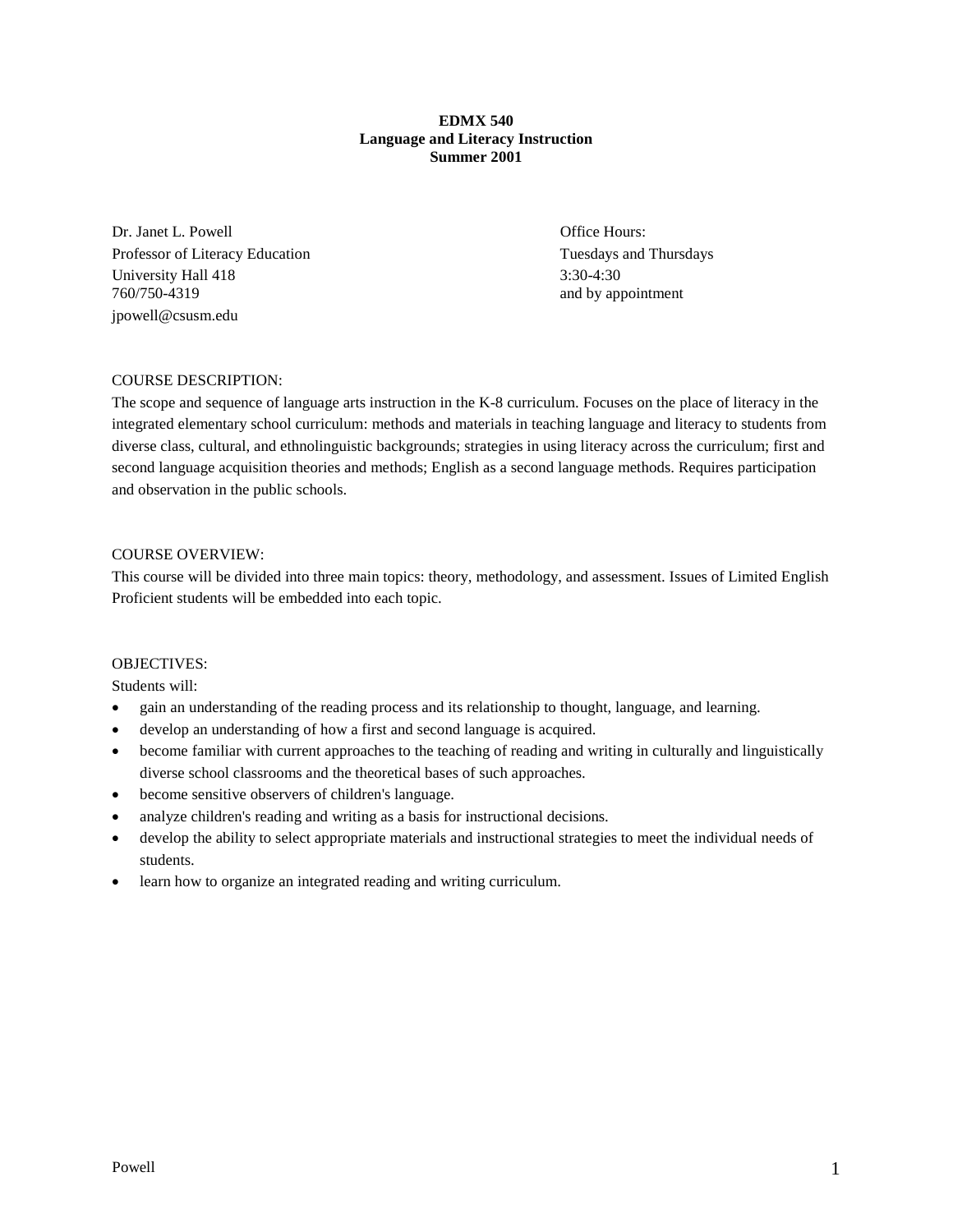# COURSE REQUIREMENTS

# **1. Participation and Attendance 100 points +**

Points for overall attendance and participation will be determined at the end of the semester.

# **COE Attendance Policy**

*Due to the dynamic and interactive nature of courses in the College of Education, all students are expected to attend all classes and participate actively. At a minimum, students must attend more than 80% of class time, or student may not receive a passing grade for the course at the discretion of the instructor. Individual instructors may adopt more stringent attendance requirements. Should the student have extenuating circumstances, s/he should contact the instructor*

**IMPORTANT: You cannot receive an "A" if you miss more than two classes. You cannot receive a "B" if you miss more than three classes.**

# **2. Portfolio 300 points**

Throughout the semester, you will compile a portfolio in a three ring binder. The portfolio must be based upon class sessions, assigned readings, your experiences in classrooms, and include your personal views and experiences. You may also include information from professional journal articles or other sources in areas which you feel you need more information. The purpose of this assignment is to exhibit your understanding and knowledge about literacy development. Many school districts in this area have requested that applicants present such a portfolio at interviews. The portfolio will be divided into the sections listed on the following pages. The strategies sections will be done collaboratively within groups.

# **Portfolio Rubric**

| $A$ to $A-$    | Few if any errors in spelling, punctuation, etc. |
|----------------|--------------------------------------------------|
| 270-300 points | All sources cited properly                       |
|                | Reference page complete                          |
|                | Clear definitions and explanations               |
|                | All strategies explained                         |
|                | Well organized with heading and bullets          |
|                | Copies of peer-edited drafts included            |
| $B+$ to $B-$   | Some errors in spelling, punctuation, etc.       |
| 240-269 points | Some material not cited                          |
|                | Reference page incomplete<br>٠                   |
|                | Somewhat clear definitions and explanations      |
|                | Most strategies explained<br>٠                   |
|                | Some attempts at organization                    |
|                | Some copies of peer-edited drafts included<br>٠  |
| $C+$           | Several errors in spelling, punctuation, etc.    |
| 230-239 points | Sources not cited                                |
|                | Reference page missing or incomplete             |
|                | Definitions and explanations poor or missing     |
|                | Only a few strategies explained                  |
|                | Organization is not apparent                     |
|                | Few if any peer-edited drafts included           |

# Powell 2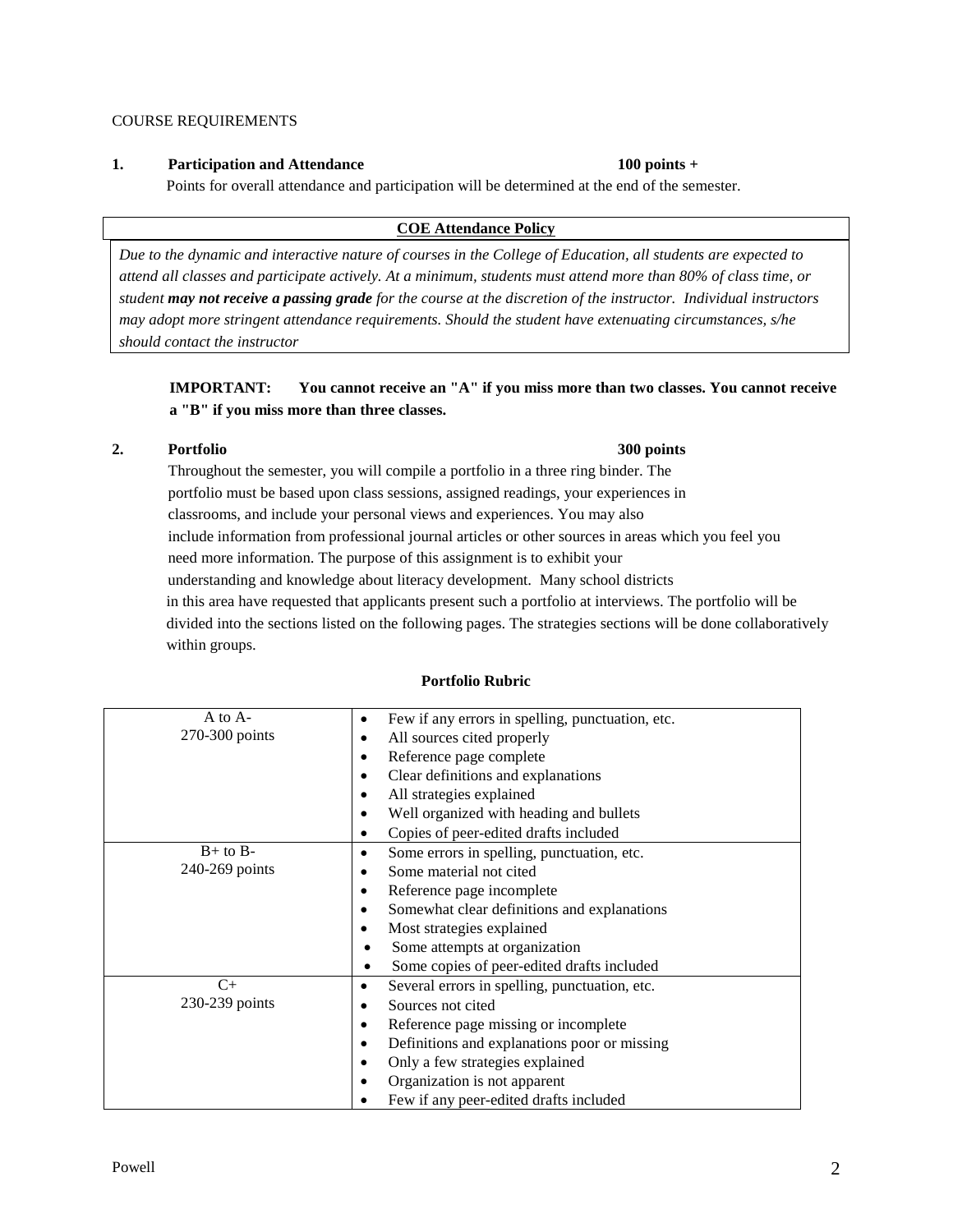# **Literacy Portfolio Outline**

### **Section 1: Reading and Writing Theory**

Reading and writing theories greatly effect how teachers teach. This section will discuss the rationalist, empiricist, and balanced theories of teaching reading and writing.

*Resources:* Class Notes Taberski, Chs. 1 & 2 Tompkins, Ch. 1

# **Section 2: Conducting Ongoing Assessment of Reading Development**

Ongoing assessment of reading development refers to use of multiple measures and the ongoing analysis of individual, small-group, and class progress in order to plan effective instruction and, when necessary, classroom interventions. All instruction should be based on information acquired through valid assessment procedures. Students must be able to recognize their own reading strengths and needs and be able to apply strategies for increasing their own reading competence. Teachers must be able to use and interpret a variety of informal and formal assessment tools and communicate assessment data effectively to students, parents, guardians, school personnel, and others.

*Resources:* Class Notes Taberski, Chs. 4, 5, & 6 Tompkins, Ch. 3 Johns LA Framework, Ch. 6 *Strategies for assessing reading:* Tompkins: Cloze Procedure (145) Prereading Plan (516) Running Records (522) Portfolios (104) Checklists (111) Johns: Reading Inventory Phoneme Awareness (415) Phoneme Segmentation (416) Early Literacy (422-24) Cunningham: Checklist (52) *Strategies for assessing writing:* Tompkins: Stages of Spelling Development (98 & 182) Weekly Spelling Tests (191) Middle-Grade Writing Rubric (96, 107, ) Portfolios (104) Johns: Writing Rubrics (425) Retellings (438-442) Powell: Rubrics (in class)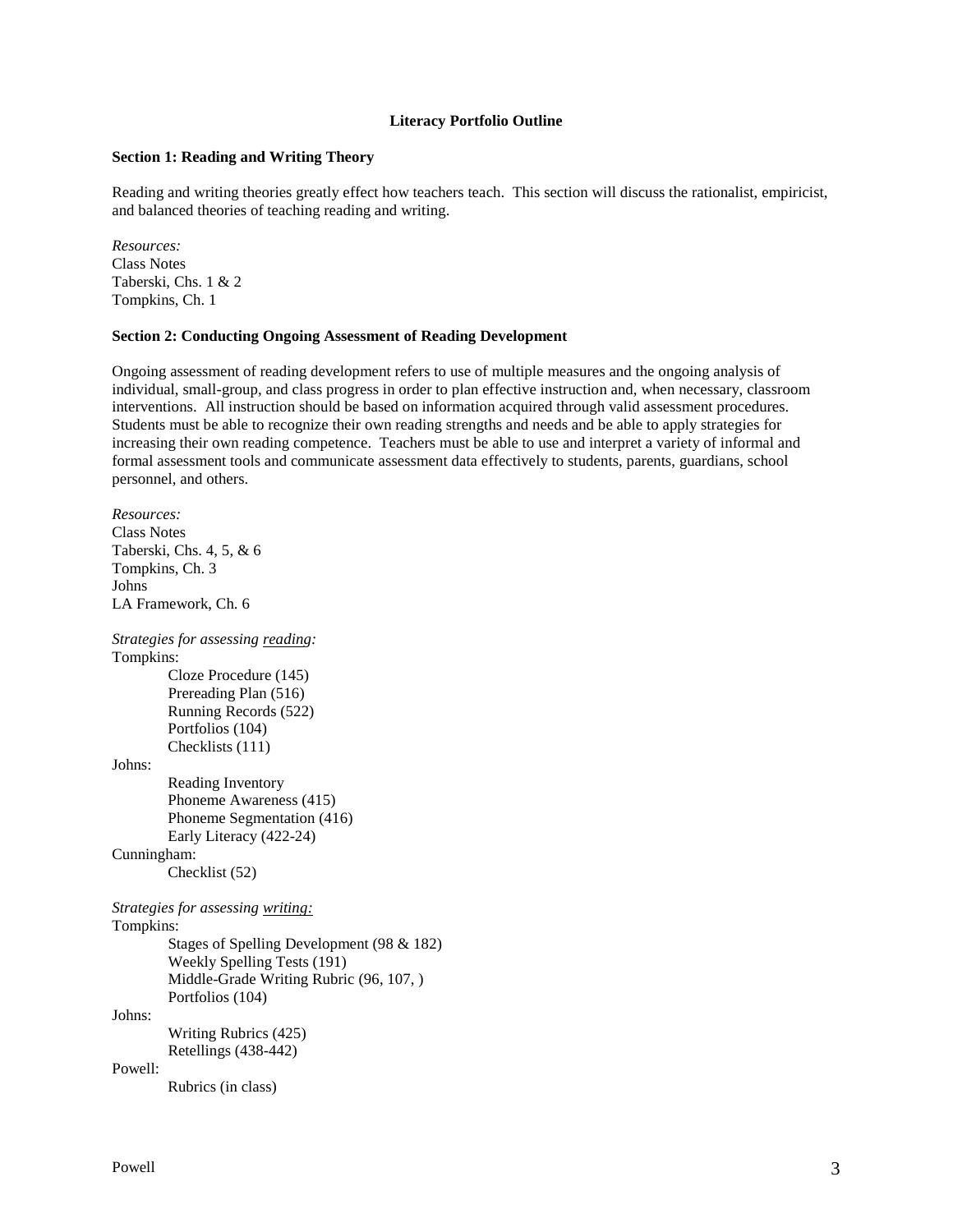#### **Section 3: Planning, Organizing, and Managing Reading Instruction**

Planning, organizing, and managing reading instruction refer to teacher practices necessary for delivering an effective, balanced, comprehensive reading program. A well-planned and organized program that is based on content and performance standards in reading and responsive to the needs of individual students supports students' reading development. Students must develop as proficient readers in order to become effective learners and take advantage of the many lifelong benefits of reading. Teachers need to understand how to plan, organize, manage, and differentiate instruction to support all students' reading development.

*Resources:* Class Notes Taberski, Ch. 3 Tompkins, Chs. 12, 13, 14

*Strategies:* Tompkins: Reading and Writing Workshop (Ch. 12) Basal Reading Textbooks (Ch 13) Reading and Writing in the Content Areas (Ch 14) Taberski:

Materials and Physical Environment (Ch. 3)

#### **Section 4: Phonemic Awareness**

Phonemic awareness is the conscious awareness that words are made up of individual speech sounds (phonemes), and it is strongly related to reading achievement. To become effective readers, students must be able to perceive and produce the specific sounds of the English language and understand how the sound system works. Therefore, teachers must understand how and why phonemic awareness skills develop both before students are reading and as they are learning to read. Teachers need to plan implicit and systematic, explicit instruction in phonemic awareness and how to choose a variety of materials and activities that provide clear examples for the identification, comparison, blending, substitutions, deletion, and segmentation of sounds. Teachers need to analyze students' spoken language development in order to match instruction with the students'needs.

*Resources:* Class Notes Tompkins, Ch. 5 Cunningham, Ch. 1

*Strategies:*

Cunningham: Clap Syllables (29 & 37) Match Beginning Sounds (29) Hear Rhyming Words (29) Segment Words Into Sounds (29) Count Words (36) Blending and Segmenting Games (42) Sound [Elkonin] Boxes (46)

#### **Section 5: Concepts about Print**

Concepts about print refer to an understanding of how letters, words, and sentences are represented in written language, and these concepts play a critical role in students' learning to read. Students need to understand that ideas can be represented in print forms and that print forms may have unique characteristics that differ from oral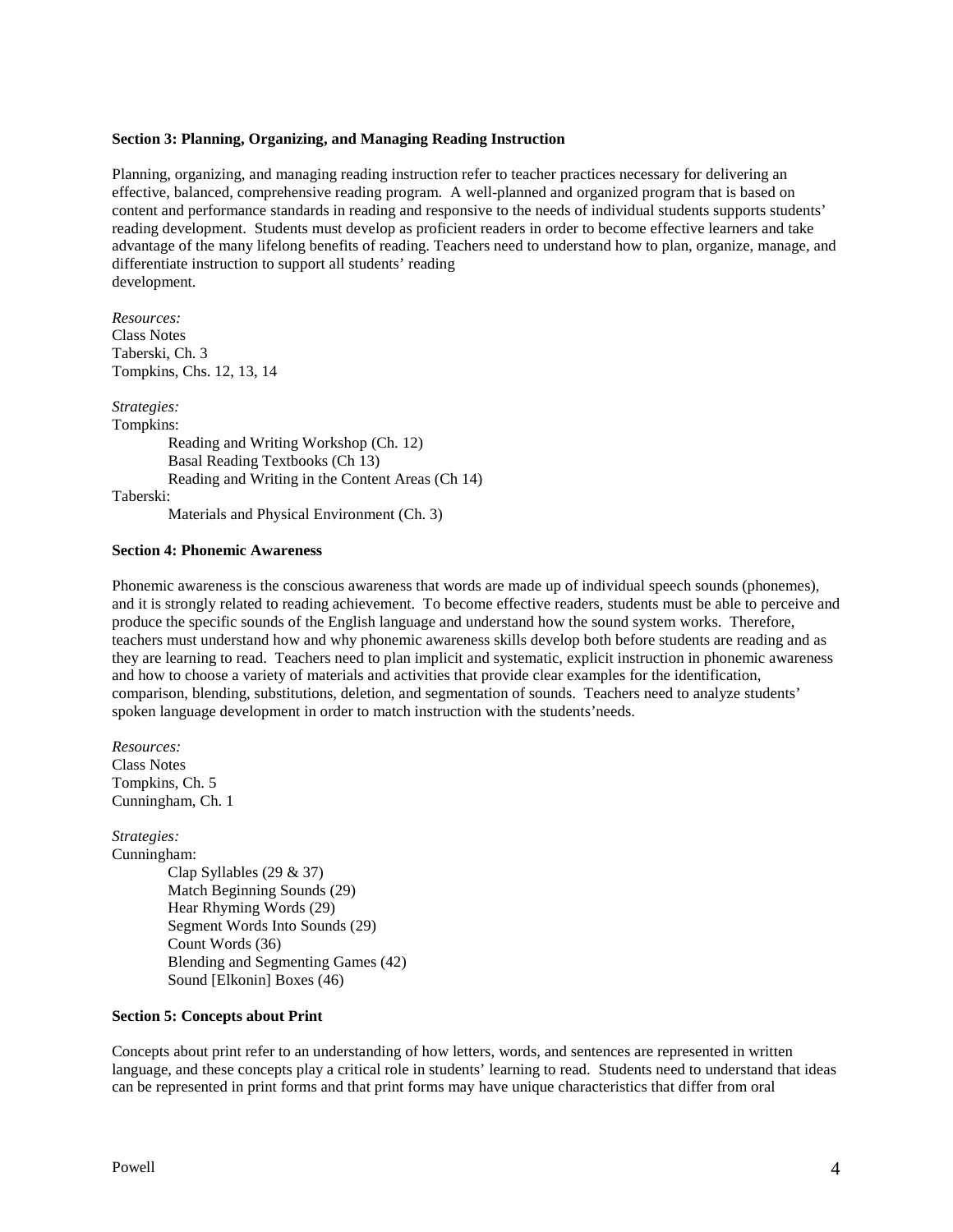representations of those same ideas. Teachers need to know that if a student does not demonstrate understanding of concepts about print and the written language system, these concepts must be explicitly taught.

*Resources:* Class Notes Tompkins, Ch. 4 Cunningham, Ch. 1 LA Framework, Ch. 3 *Strategies:* Tompkins: Alphabet Books (492) Language Experience Approach (LEA) (512) Cunningham: Shared Reading (5) Shared Writing (14) Interactive Writing (21) Print Concepts (49)

#### **Section 6: Systematic, Explicit Phonics and Other Word Identification Strategies**

Systematic, explicit phonics and other word identification strategies refer to an organized program in which lettersound correspondences for letters and letter clusters are taught directly in a manner that gradually builds from basic elements to more complex patterns. Word identification strategies build on phoneme awareness and concepts about print. Skillful and strategic word identification plays a critical role in rapid, accurate decoding; reading fluency; and comprehension. Students must understand the alphabetic principle and conventions of written language so that they are able to apply these skills automatically when reading. Teachers must provide systematic, explicit instruction in phonics and other word identification strategies.

*Resources:* Class Notes Taberski, Ch. 9 Cunningham, Ch. 3

*Strategies:* Tompkins: Making Words (514)

#### **Section 7: Spelling Instruction**

Spelling maps sound to print. Spelling knowledge and word identification skills are strongly related. Students' knowledge of orthographic (spelling) patterns contributes to their word recognition, vocabulary development, and written expression. Teachers need to know the stages of spelling and be able to provide meaningful spelling instruction that includes systematic, explicit teaching of orthographic patterns (e.g., sound-letter correspondence, syllable patterns), morphology, etymology, and high-frequency words.

*Resources:* Class Notes Cunningham, Chs. 2 & 3

*Strategies:* Tompkins: Word Walls (185) Making Words (186) Word Sorts (187) Proofreading (188)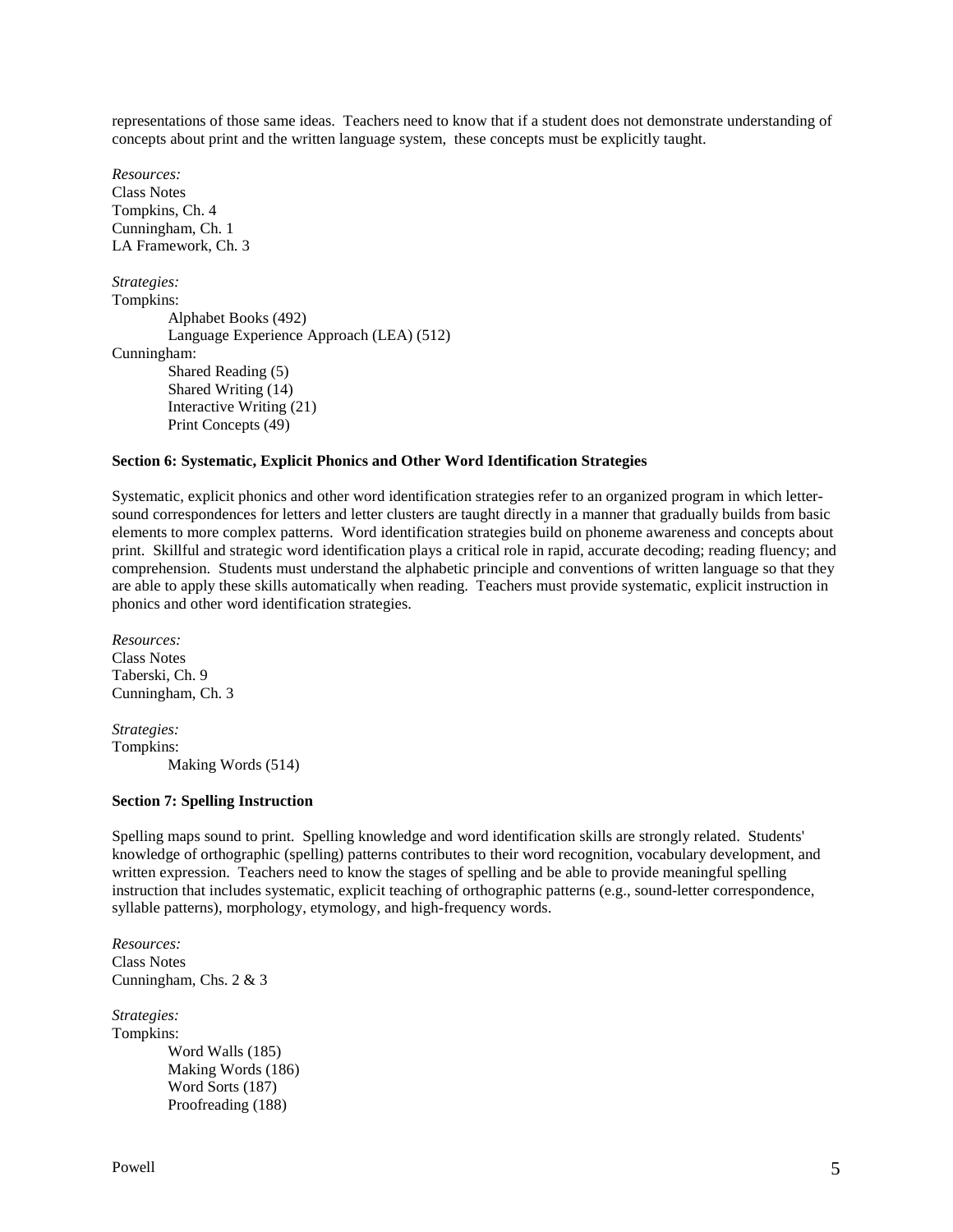Dictionary (189) Cunningham*:* Making Words (97) What Looks Right? (122)

### **Section 8: Reading Comprehension**

Reading comprehension refers to reading with understanding. Reading fluency and reading comprehension are necessary for learning in all content areas, sustaining interest in what is read, and deriving pleasure from reading. The end goal of reading instruction is to enable students to read with understanding and apply comprehension strategies to different types of texts for a variety of lifetime reading purposes. Effective readers produce evidence of comprehension by clarifying the ideas presented in

text and connecting them to other sources, including their own background knowledge. Teachers need to be able to facilitate students' comprehension and provide them with explicit instruction and guided practice in comprehension strategies.

*Resources:* Class Notes Taberski, Chs. 7 & 8 Tompkins Ch. 8

*Strategies:* Tompkins: Grand Conversations (505) Instructional Conversations (507) Minilessons (515) Reading Logs (521) Say something (524) Directed Reading-Thinking Activity (502)

# **Section 9: Literary Responses and Analysis**

Literary response and analysis refer to a process in which students extend their understanding and appreciation of significant literary works representing a wide range or genres, perspectives, eras, and cultures. Literature provides readers with unique opportunities to reflect on their own experiences, investigate further ranges of human experience, gain access to unfamiliar worlds, and develop their own imaginative capacities. Students who are fully engaged in literature find a rich medium in which

to explore language. Teachers need to provide explicit instruction and guided practice in responding to literature and analyzing literary text structures and elements.

*Resources:*  Class Notes Taberski, Ch. 13 Tompkins, Chs 10 & 11 LA Framework, Ch. 3

*Strategies:* Tompkins: Literature Circles (Ch. 11) Collaborative Books and Reports (498) Cubing (499) Double Entry Journals (503) Open Mind Portraits (516) Quickwrites (518)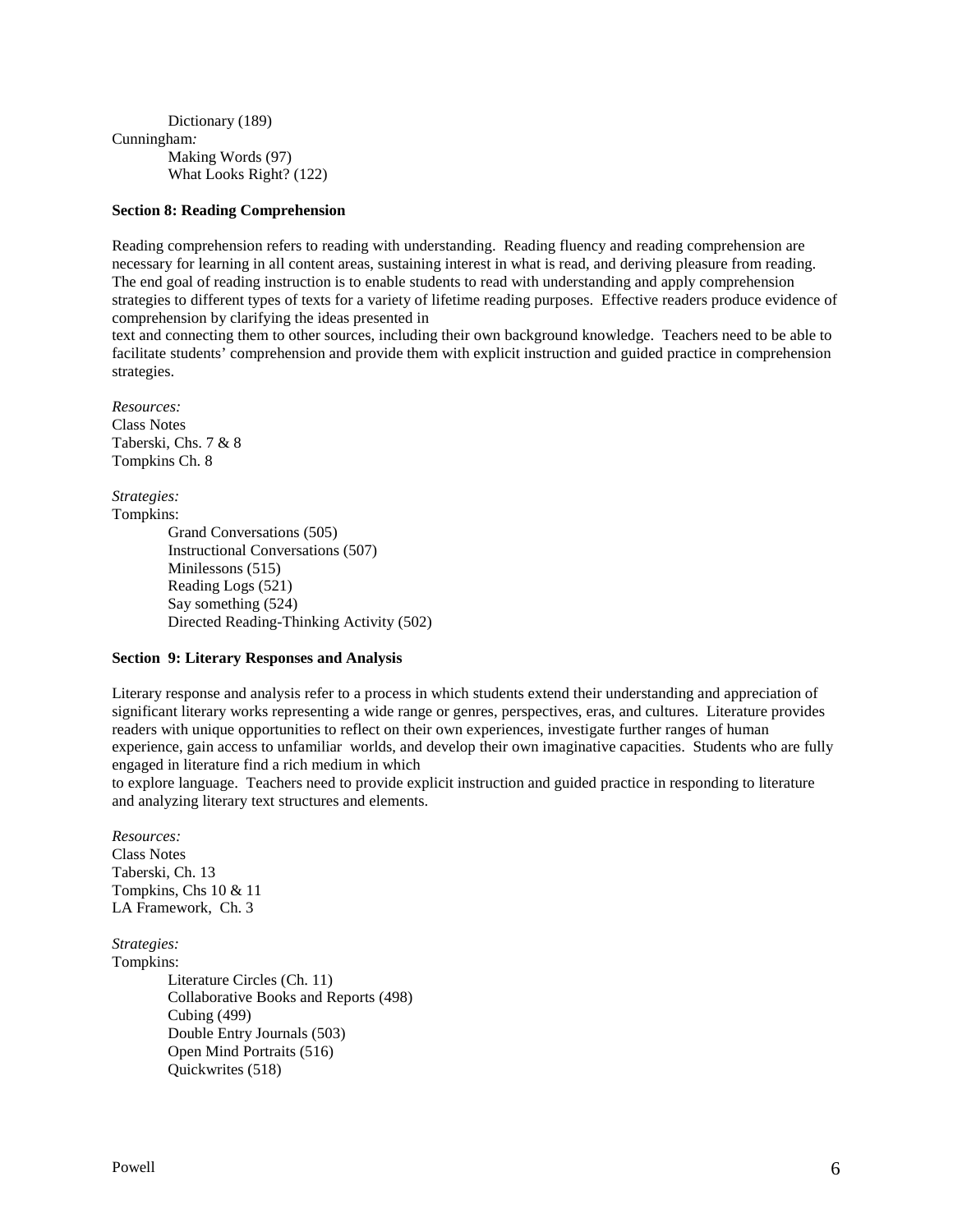### **Section 10: Text Structure and Content-Area Literacy**

Content-area literacy refers to the ability to learn through reading. Learning in all content areas in supported by strong reading comprehension strategies and study skills. Students need to know how to apply a variety of reading comprehension strategies to different types of texts, analyze the structures and features of expository (informational) and narrative (fiction) texts, and select and vary their reading strategies for different texts and purposes. Teachers need to model and provide explicit instruction in these skills and strategies and provide students with frequent opportunities for guided and independent practice using them.

*Resources:* Class Notes Tompkins, Chs. 9 & 14

*Strategies for Narrative Texts:* Tompkins: Story Boards (525)

Story Maps (525)

*Strategies for Expository Texts:* Tompkins:

Anticipation Guides (492) Clusters, Maps, Webs (497) Data Charts (500) Exclusion Brainstorming (504) SQ3R Study Strategy (524)

#### **Section 11: Student Independent Reading**

Independent reading plays a critical role in promoting students' familiarity with language patterns, increasing fluency and vocabulary, broadening knowledge in content areas, and motivating further reading for information and pleasure. Independent reading improves reading performance. To become effective readers, students should be encouraged to read frequently, broadly, and thoughtfully as possible. Teachers need to understand the importance of independent reading and know how to encourage and guide students in their independent reading.

*Resources:* Class Notes Taberski, Chs. 10, 11 & 12

*Strategies:* Tompkins: Individual Books and Reports (506)

### **Section 12: Relationships among Reading, Writing, and Oral Language**

An effective, comprehensive language arts program increases students' language facility through relevant daily opportunities to relate listening, speaking, and writing. Reading is supported by effective writing, listening, and speaking instruction, and the goal of language arts instruction is to fully develop students' communications skills. Students must be able to connect reading, writing, listening, and speaking tasks to their experiences, intentions, and purposes. Teachers need to be aware of the interdependent nature of reading, writing, listening, and speaking and be able to use interrelated instruction in the four areas to promote reading proficiency.

*Resources:* Class Notes Tompkins, Ch. 2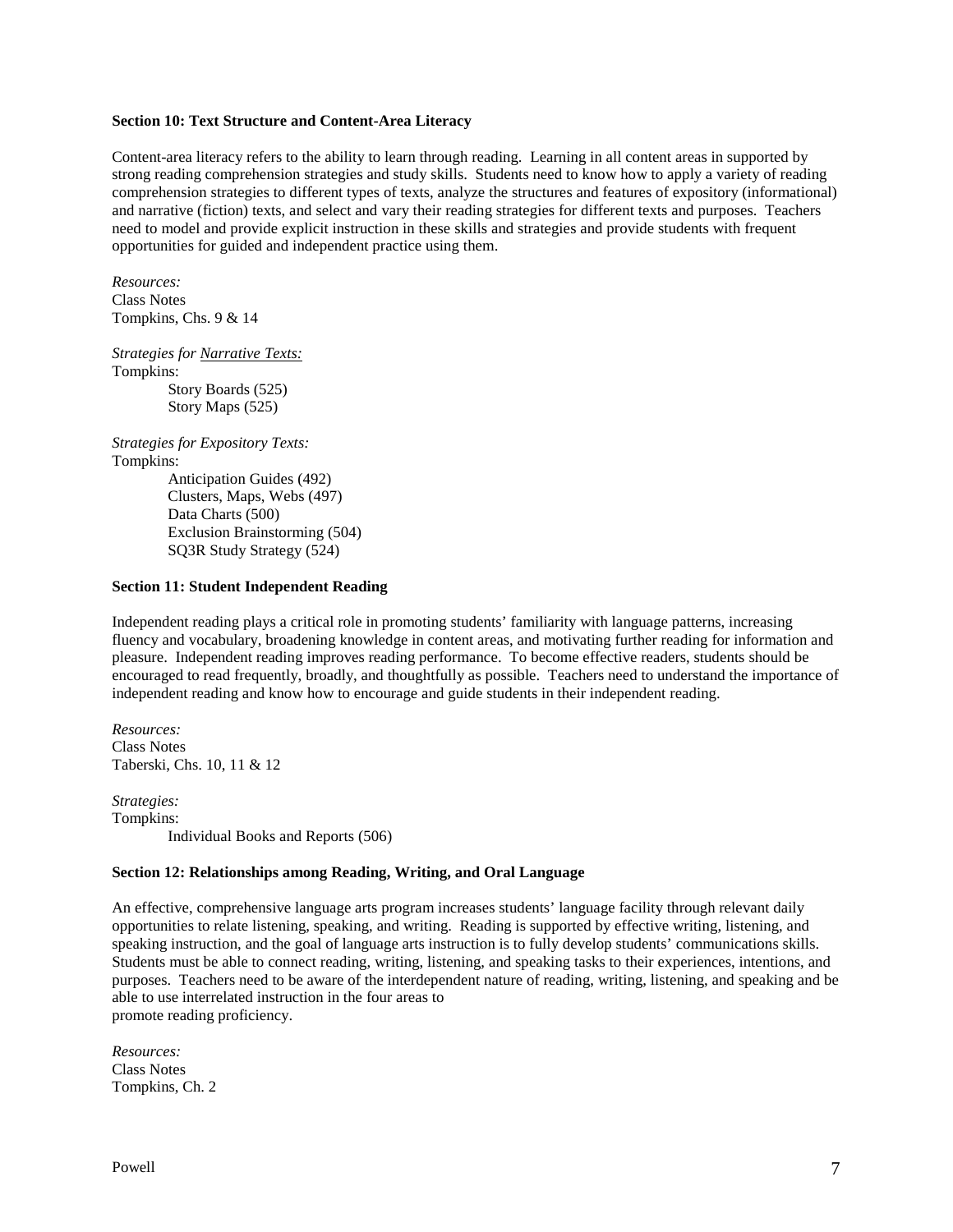*Strategies:* Tompkins: Book Boxes (494) Book Talks (494) Choral Reading (495) KWL Charts (510) Read Arounds (520) Readers Theatre (521) Repeated Readings (522)

#### **Section 13: Vocabulary Development**

Vocabulary constitutes the building blocks of language. Vocabulary knowledge plays a critical role in reading comprehension, and readers learn more vocabulary through wide reading. Students need to know how to use a range of strategies, including those involving word analysis, context, and syntax, that promote reading fluency and enable independent comprehension, interpretation, and application of words contained in narrative and expository text. Upon entering school, students have a listening and speaking vocabulary that forms the foundation for vocabulary and comprehension instruction. Teachers need to build upon this foundation by providing explicit instruction in vocabulary development and in determining the meaning and accurate use of unfamiliar words encountered through listening and reading.

*Resources:* Class Notes Tompkins, Ch. 7 Cunningham, Ch 6 *Strategies:*

Tompkins: Word Sorts (528) Word Walls (529) Cunningham: Word Walls (58-78) Big Word Collectors (143) RIVET (147) Word Detectives (152) Prefix Lessons (156) Suffix Lessons (162) Root Word Lessons (162) Nifty Thrifty Fifty (165)

#### **Section 14: Structure of the English Language**

Structure of the English language refers to established rules for the use of the language. Students' knowledge of the structure of English promotes their reading fluency, listening and reading comprehension, and oral and written expression. Students must be able to recognize, when listening or reading, and apply, when speaking or writing, English language conventions and structures. Teachers need a basic knowledge of English conventions and the structure of the English language (sentence structure, grammar, punctuation, capitalization, spelling, syntax, and semantics) and must be able to provide instruction in these areas to enhance students' literacy skills.

*Resources:* Class Notes Cunningham, Ch. 4

*Strategies:* Tompkins: Interactive Writing (508)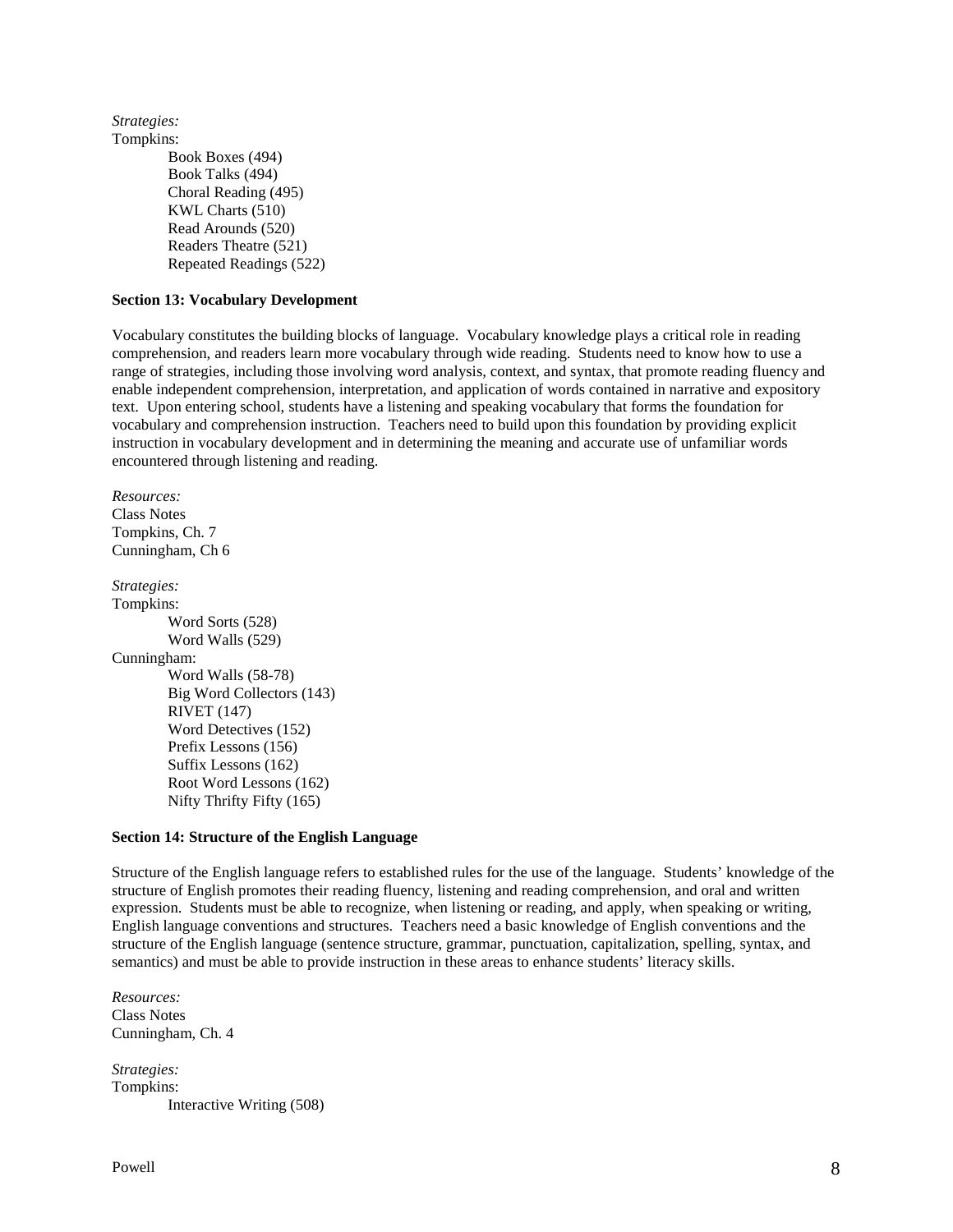Writing Groups (531) Reading and Writing Workshop (Ch. 12)

# **Section 15: Strategies for Special Needs Learners**

This section will discuss strategies for special learners including second language users, struggling readers, and highly advanced readers.

*Resources:* Class Notes Cary LA Framework, Ch. 7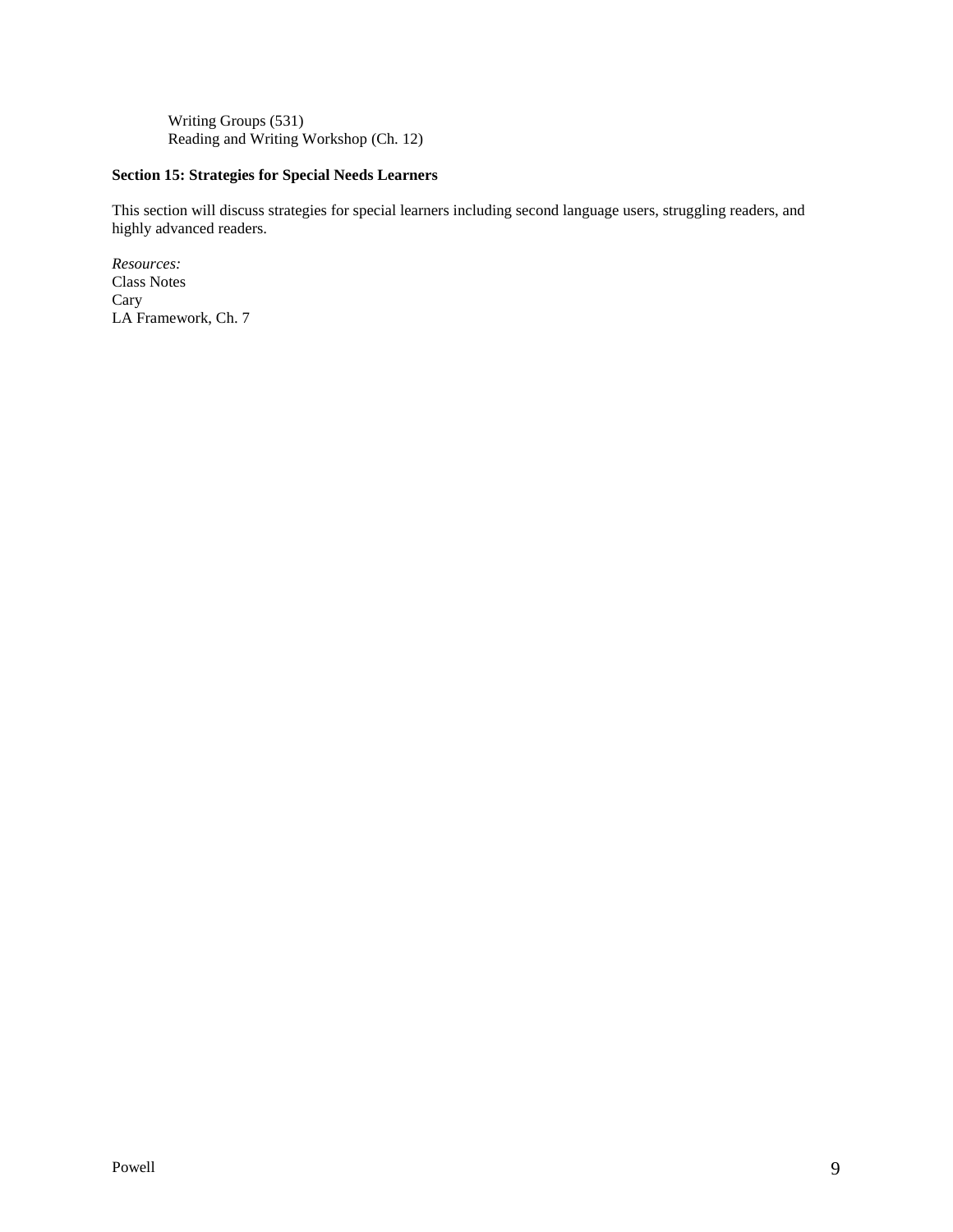#### **3. Case Study 100 points**

Instructions will be given out in class.

Grading Scale (based on percentages of the above points):

| 100-94 | A     |
|--------|-------|
| 93-91  | $A -$ |
| 90-88  | $B+$  |
| 87-84  | B     |
| 83-81  | в.    |
| 80-71  | C     |

# **TEXTBOOKS**

#### **Required:**

Cary, S.. (1997). *Second Language Users.* New York: Merrill.

Curriculum Development and Supplemental Materials Commission.. (1999). *Reading/Language Arts Framework for Califonia Public Schools.* California Department of Education.

Cunningham, P. (2000). *Phonics They Use: Words for Reading and Writing.* New York: Longman.

Johns, J. L. (2001). *Basic Reading Inventory: Pre-primer through Grade Twelve and Early Literacy Assessments.*

Taberski, S. (2000). *On Solid Ground: Strategies for Teaching Reading K-3.* Portsmouth, NH: Heinemann.

Tompkins. (2001). *Literacy for the 21st Century: A Balanced Approach..* New Jersey: Merrill Prentice Hall.

#### **Optional:**

Rossi, J. and B. Schipper. (1999). *Case Studies in Preparaion for the California Reading Competency Test.* Boston: Allyn and Bacon.

Zarrillo, J. J. (2002). *Ready for RICA: A Test Preparation Guide for Califonria's Reading Instruction Competence Assessment.* New Jersey: Merrill Prentice Hall.